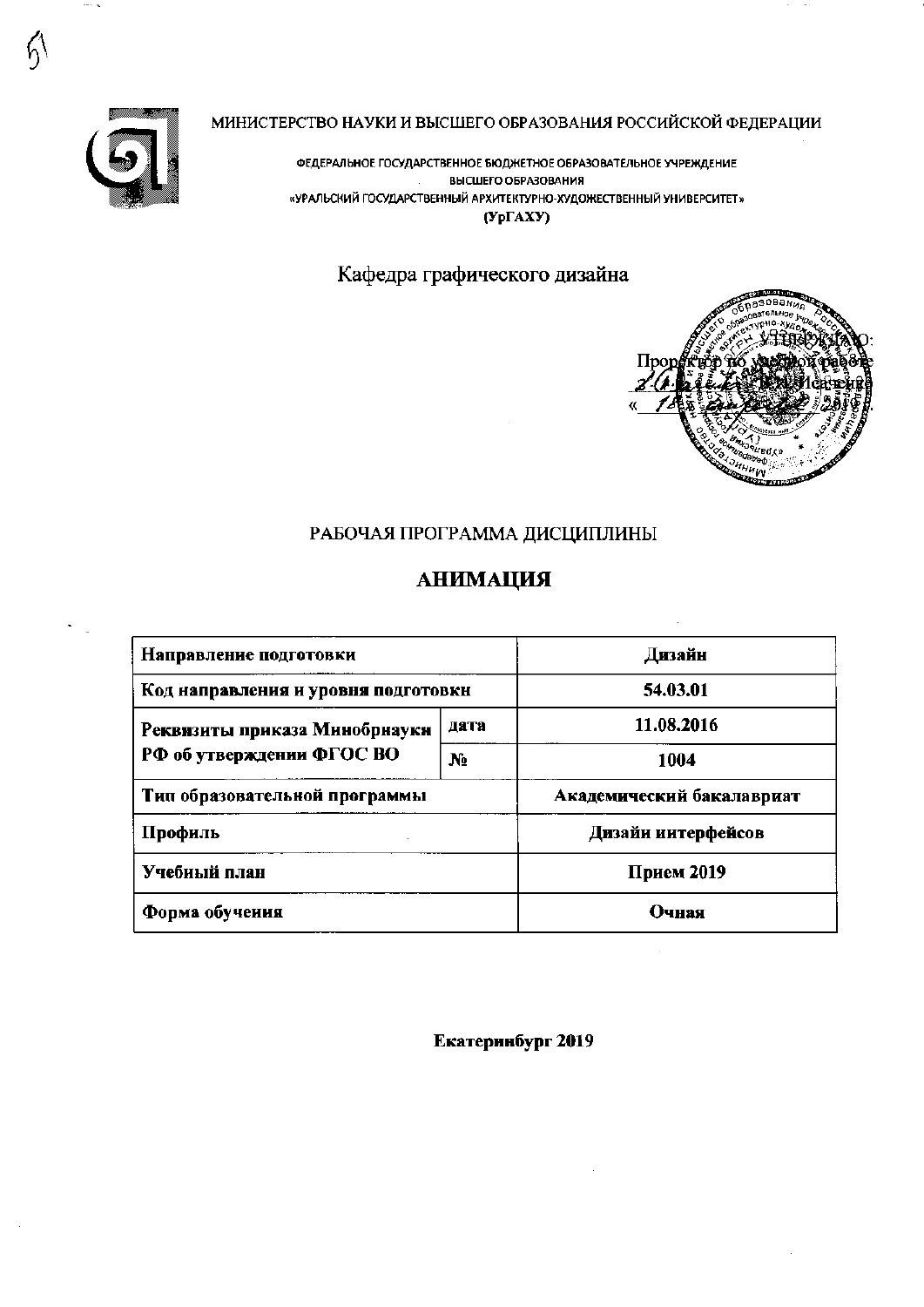## 1 ОБЩАЯ ХАРАКТЕРИСТИКА ДИСЦИПЛИНЫ

## RNINMALIA

#### $1.1$ Место дисциплины в структуре образовательной программы, связи с другими дисциплинами:

Лиспиплина АНИМАЦИЯ входит в вариативную по выбору студента часть образовательной нрограммы бакалавриата. Дисцинлине нредшествует изучение таких дисциплинам как «Дизайн-проектирование интерфейсов», «Графическая и пветовая композиция», «Проектная графика», «Компьютерная графика». Знания, умения, навыки, полученные в процессе изучения дпециплины «Анимация», используются при выполнении выпускной квалификационной работы бакалавра.

#### 1.2 Аннотация содержания дисциплины:

Техникн анимации. Анимация. Создание нрезентаций. (AdobeFlashCS3). Основы анимации. Презентация в AdobePhotoshop, Gimp. Простейшая анимация в AdobePhotoshop, Gimp. Ocoбениости работы с графикой в AdobeFlash. Создание анимации в AdobeFlash. Подготовка файла к отправке для публикации на web-ресурсах.

#### Краткий план построения процесса изучения дисциплины:  $1.3$

Процесс изучения дисциплины включает практические занятия и самостоятельную работу. Осиовные формы интерактивиого обучения: технологии коллективного взаимодействия, работа в малых группах, взаимооценка. В ходе изучения дисциплины студенты выполняют графнческие работы.

Форма заключительиого контроля при промежуточной аттестации - зачёт. Для проведения промежуточной аттестации по диспиплине создан фонд оценочных средств.

Оцепка по дисциплине носит интегрированный характер, учитывающий результаты оценивания участия студентов в аудиторных занятиях, качества и своевременности выполнения графических работ, сдачи зачета (итоговая работа).

#### $1.4$ Планируемые результаты обучения по дисциплине

Изучение дисциплнны является этаном формирования у студента следующих компетенций:

ОПК-4: способностью применять современную шрифтовую культуру и компьютерные технологии, применяемые в дизайн-проектировании

ПК-6: способностью примеиять современные технологии, требуемые при реализации дизайн-проекта на практике

ПК-10: способностью использовать информационные ресурсы : современные информационные технологии и графические редакторы для реализации и создания документации по лизайн-проектам

Планируемый результат изучения дисциплины в составе названных компетенций: Способность применять современные технологии, требуемые при реализации дизайн-проекта, на нрактике, используя нолученные знания, умения и навыки программной работы.

В результате изучения дисцинлины обучающийся должен:

Знать и понимать: технику анимации, особенностн работы с графикой в AdobeFlash, особенности работы в AdobePhotoshop, Gimp, основы композицин и приемы работы с цветом и цветовыми комнозициями в дизайне интерфейсов.

#### Уметь:

а) применять знание и понимание техники анимации при решении дизайнерской задачи, используя различные технологии;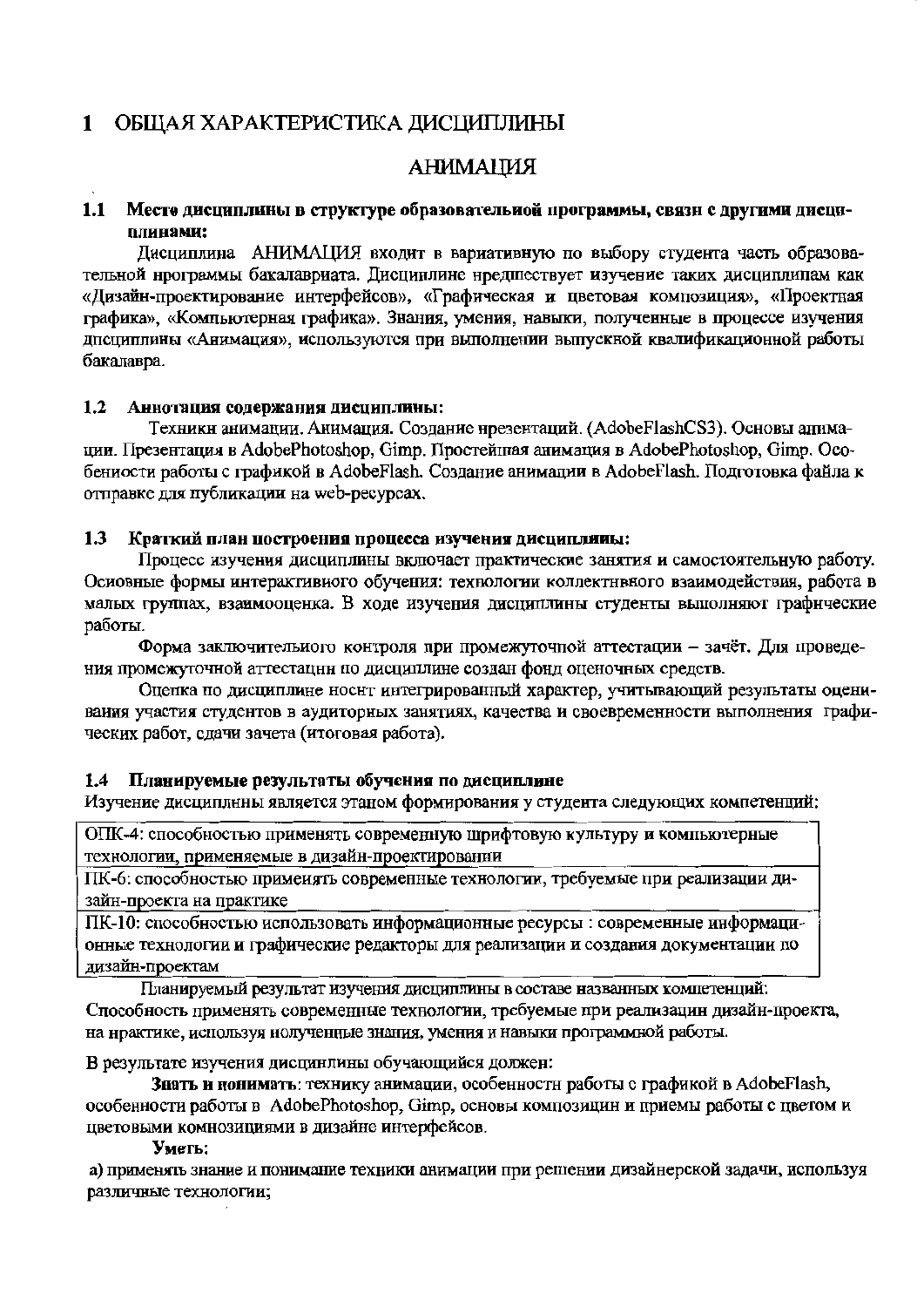б) выносить суждения, связанные с использованием различных приемов гармонизацин форм, структур, композиционных решений;

в) комментировать данные н результаты, связанные с областью изучения коллегам н преподавателю. Демонстрировать навыки и опыт деятельности с использованием полученных знаний и умений при выборе техники анимации и создании графических изображений.

| 1.J               |                           | ООБСМ ДИСЦИПЛИНЫ        |                       |             |                              |                                            |                              |                        |                            |                             |                         |                                   |              |                         |                                |                                |                           |                                     |                                                  |
|-------------------|---------------------------|-------------------------|-----------------------|-------------|------------------------------|--------------------------------------------|------------------------------|------------------------|----------------------------|-----------------------------|-------------------------|-----------------------------------|--------------|-------------------------|--------------------------------|--------------------------------|---------------------------|-------------------------------------|--------------------------------------------------|
|                   |                           |                         |                       | нятия       | Аудиторные за-               |                                            | Самостоятельная работа       |                        |                            |                             |                         |                                   |              |                         |                                |                                |                           |                                     |                                                  |
|                   |                           |                         |                       |             |                              |                                            |                              |                        |                            |                             |                         |                                   |              |                         |                                |                                |                           |                                     |                                                  |
| 繁                 |                           |                         | <b>8000</b>           |             | Семинары<br>(II3),           |                                            |                              |                        |                            | (PTP)                       |                         |                                   |              |                         | клаузура)                      | работе                         | зачету                    |                                     |                                                  |
| По Семестрам<br>F | единиц (з.е.)<br>Зачетных | $(\text{vac})$<br>Часов | занятия<br>Аудиторные | €<br>Лекции | занятия<br>Практические<br>d | $\widehat{A}$ p)<br>виды занятий<br>Другие | Самостоятельная работа всего | (E)<br>Курсовой проект | (KP)<br>работа<br>Курсовая | Расчетно-графическая работа | Графическая работа (ГР) | $\widehat{E}$<br>Расчетная работа | €<br>Реферат | (HD)<br>Домашняя работа | (acce,<br>работа<br>Гворческая | контрольной<br>×<br>Подготовка | экзамену,<br>Подготовка к | Другие виды самостоятельных занятий | Форма промежуточной аггестации по<br>дисциплине* |
| 8                 | 3                         | 108                     | 18                    |             | 18                           |                                            | 90                           |                        |                            |                             | 90                      |                                   |              |                         |                                |                                |                           |                                     | 3ач                                              |
| Ит<br><b>OLO</b>  | 3                         | 108                     | 18                    |             | 18                           |                                            | 90                           |                        |                            |                             | 90                      |                                   |              |                         |                                |                                |                           |                                     |                                                  |

## $15$  Often *nucuunnuuti*

+Зачет с оценкой - 30, Зачет - Зач, Экзамен - Экз, Курсовые проекты - КП, Курсовые работы - КР

#### СОДЕРЖАНИЕ ДИСЦИПЛИНЫ  $\overline{2}$

| Код<br>раздела, | Раздел, тема, содержание дисциплины*                                         |
|-----------------|------------------------------------------------------------------------------|
| темы            |                                                                              |
|                 | Тема 1. Техиики аинмации                                                     |
|                 | Ручная анимация. Покадровая анимация. Раскадровка. Компьютерпая анима-       |
|                 | ция. Покадровая анимация. Tweening- анимация: shape - анимация, motion -     |
|                 | апимация.                                                                    |
|                 | Тема 2. Анимация. Создание презентаций. (AdobeFlashCS3)                      |
|                 | Flash-технологии: Основные понятия технологии. Среда разработки и среда      |
|                 | тестирования. Форматы графических изображений.                               |
|                 | Тема 3. Основы анимации. Презентация в AdobePhotoshop                        |
|                 | Сценарий. Автоматическое создание слайд-шоу в виде презентации, автомати-    |
|                 | ческое создание слайд-шоу как web-gallery, автоматическое создание нанорамы. |
|                 | Тема 4. Основы анимации. Простейшая анимация в AdobePhotoshop                |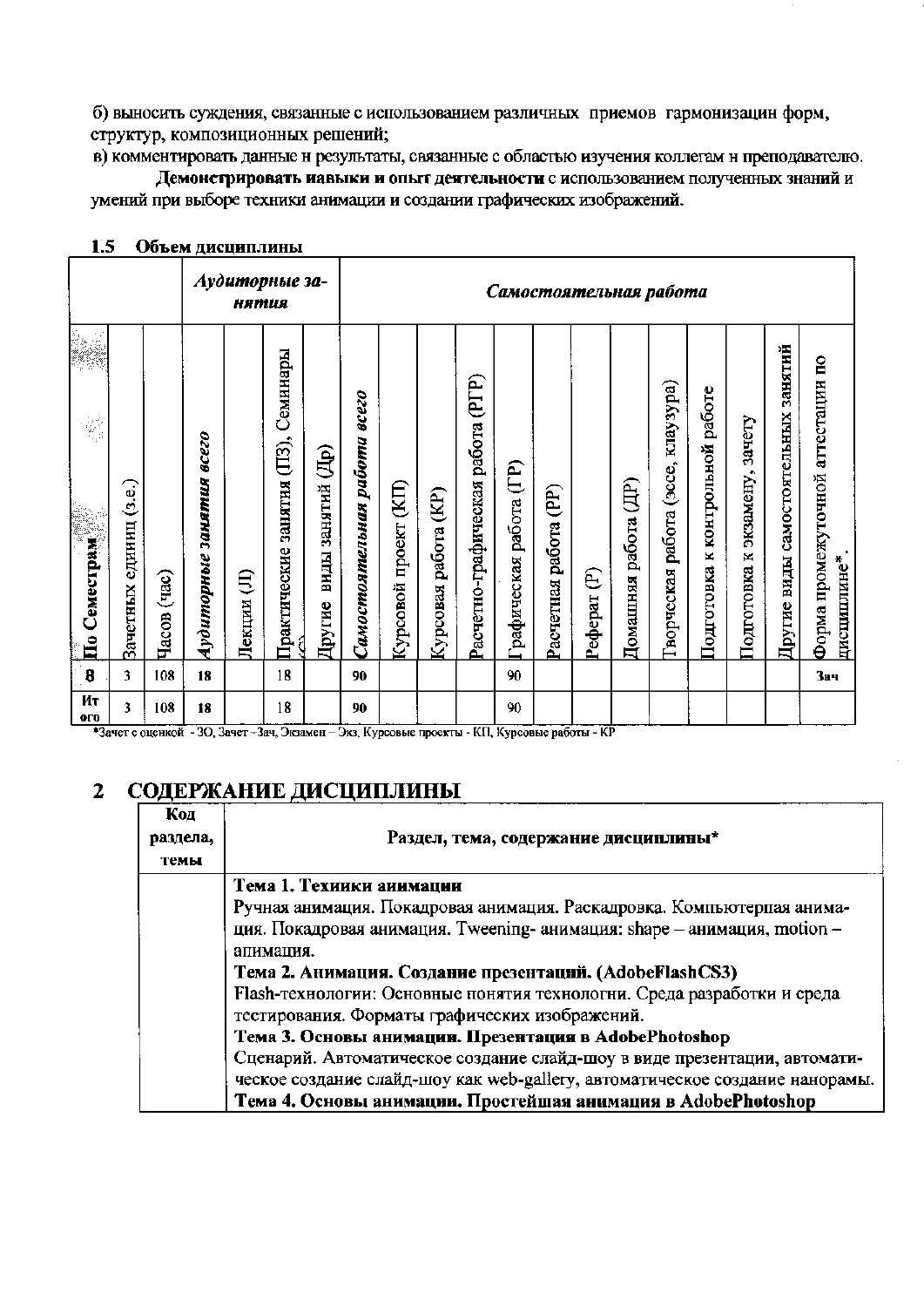Сценарий. Создание нодготовительного рисунка. Расчет количества кадров. Создание простой анимации с номощью встроенных фильтров, создание активиой области с гиперссылкой для броузера, создание tweening - аннмации, созлание motion-анимации.

Тема 5. Основы анимации. Особенности работы с графикой в AdobeFlash Тины символов: графика, клип, кнопка. Их осиовиые характеристики. Правила работы с бнблиотекой снмволов.

Тема 6. Основы анимации. Создание анимации в AdobeFlash

Сцена и типы объектов сцены (размеры сцены и размещение объектов на сцене, нрисвоение объектам имен-идентификаторов), timeline (создание разных типов кадров), панель слоев (переименование, удаление, конирование, перемещение). Тема 7. ActionScript. Разработка нростейших Flash-игр.

Тема 8. Подготовка файла к отправке для публикации на web-ресурсах Окончательная проверка документа. Сбор данных для нубликации. Форматы файлов публикации.

\* Дисциплина может содержать деление только на разделы, без указания тем, либо только темы

#### РАСПРЕДЕЛЕНИЕ УЧЕБНОГО ВРЕМЕНИ 3

 $3.1$ Распределение аудиторных занятий и самостоятельной работы по разделам дисциплины

|         |                    | Раздел дисциплины,                                                                                                                                                                                                                      | <b>ВСЕГО</b> |        | Аудиторные заня-                          | Самост           | Оценочные сред-<br>ства |
|---------|--------------------|-----------------------------------------------------------------------------------------------------------------------------------------------------------------------------------------------------------------------------------------|--------------|--------|-------------------------------------------|------------------|-------------------------|
| семестр | земестра<br>Неделя | тема                                                                                                                                                                                                                                    |              | Лекции | тия<br>Практ.<br>занятия<br>семина-<br>pы | работа<br>(час.) |                         |
| 8       | 1                  | Тема 1. Техники анимации<br>Ручная анимация. Покадровая<br>анимация. Раскадровка. Ком-<br>пьютерная анимация. Покад-<br>ровая анимация. Tweening-<br>анимация: shape - анимация,<br>motion - анимация.                                  | 12           |        | 2                                         | 10               | Гр.работа<br>$Ne1$ .    |
| 8       | $\overline{2}$     | Тема 2. Анимация. Создание<br>презентаций. (AdobeFlashCS3)<br>Flash-технологии: Основные<br>понятия технологии, Среда<br>разработки и среда тестирова-<br>ния, Форматы графических<br>изображений.                                      | 12           |        | $\overline{2}$                            | 10               | Гр.работа<br>$N2$ .     |
| 8       | 3                  | Тема 3. Основы анимации.<br>Презентация в AdobePhoto-<br>shop<br>Сценарий. Автоматическое<br>создание слайд-шоу в виде<br>презентации, автоматическое<br>создание слайд-шоу как web-<br>gallery, автоматическое созда-<br>ние панорамы. | 12           |        | $\overline{2}$                            | 10               | Гр.работа<br>$N2$ 3.    |
|         |                    | Тема 4. Основы анимации.                                                                                                                                                                                                                | 12           |        | $\overline{2}$                            | 10               |                         |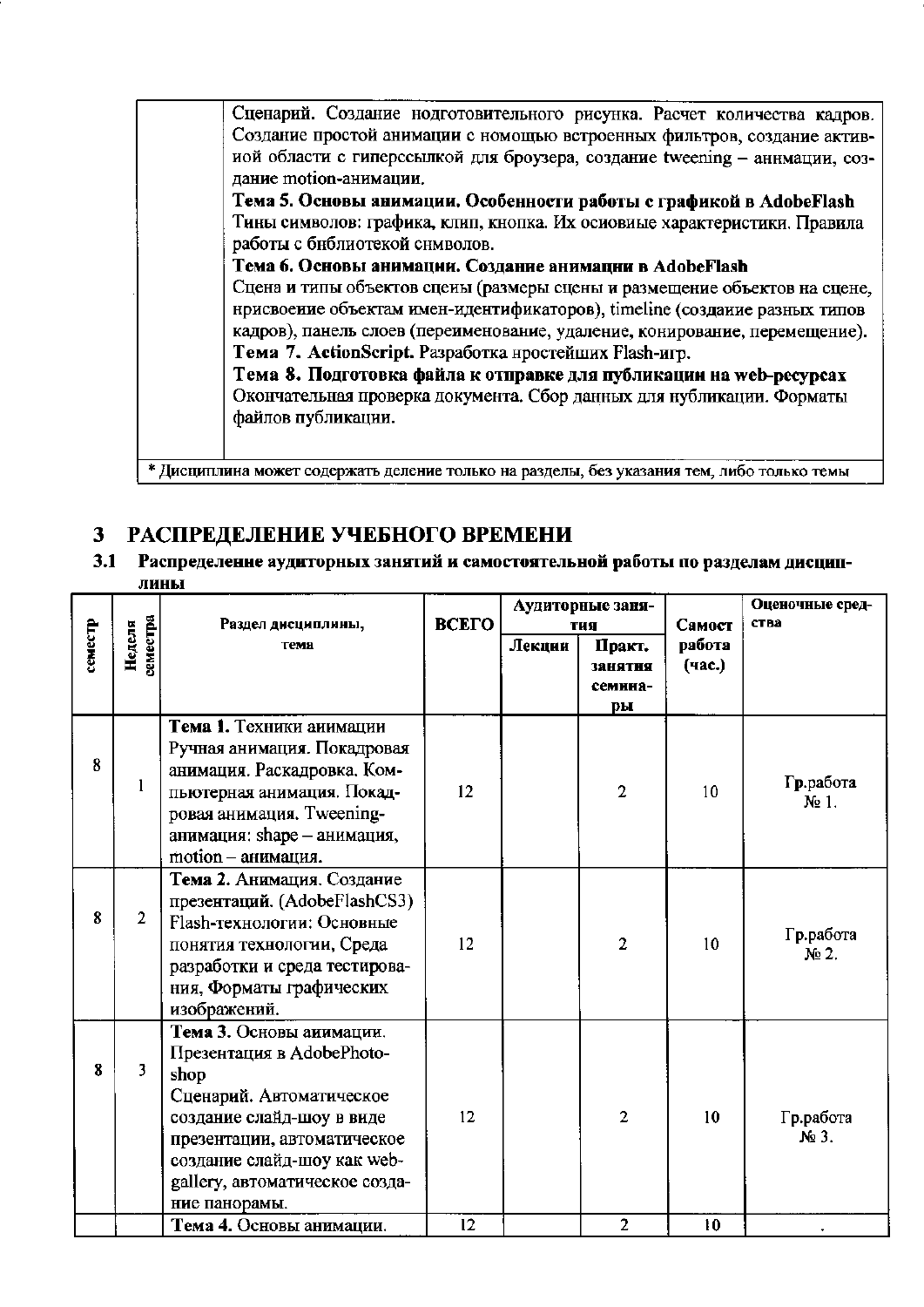|         | Итого за семестр:                                                                                                   | 108                                                                                                                                                                                                                                                               | 18             | 90 | Зачет                          |
|---------|---------------------------------------------------------------------------------------------------------------------|-------------------------------------------------------------------------------------------------------------------------------------------------------------------------------------------------------------------------------------------------------------------|----------------|----|--------------------------------|
|         | публикации.                                                                                                         |                                                                                                                                                                                                                                                                   |                |    |                                |
|         | кумента. Сбор данных для                                                                                            |                                                                                                                                                                                                                                                                   |                |    | Итоговая работа                |
|         | Окончательная проверка до-                                                                                          | 12                                                                                                                                                                                                                                                                | $\overline{2}$ | 10 | Гр.работа<br>Ne <sub>7</sub>   |
|         | отправке для публикации на                                                                                          |                                                                                                                                                                                                                                                                   |                |    |                                |
|         |                                                                                                                     |                                                                                                                                                                                                                                                                   |                |    |                                |
| $7 - 8$ | Тема 7. ActionScript. Paзpa-                                                                                        | 24                                                                                                                                                                                                                                                                | 4              |    |                                |
|         | ров), нанель слоев (нереиме-<br>нование, удалеиие, копирова-<br>ние, перемещение).                                  |                                                                                                                                                                                                                                                                   |                |    |                                |
|         | идентификаторов), timeline<br>(создание разных типов кад-                                                           |                                                                                                                                                                                                                                                                   |                |    |                                |
|         | (размеры сцены и размещение<br>объектов на сцене, присвоение<br>объектам имен-                                      | 12                                                                                                                                                                                                                                                                | $\overline{2}$ | 10 | Гр.работа<br>N <sub>2</sub> 6. |
| 6       | Тема 6. Основы анимации.<br>Создание анимации в<br>AdobeFlash<br>Сцена и типы объектов сцены                        |                                                                                                                                                                                                                                                                   |                |    |                                |
|         | Типы символов: графика,<br>клип, кнонка. Их основные<br>характеристики. Правила ра-<br>боты с библиотекой символов. | 12                                                                                                                                                                                                                                                                | $\overline{2}$ | 10 | Гр.работа<br>No 5.             |
| 5       | Тема 5. Основы анимации.<br>Особенности работы с графи-<br>кой в AdobeFlash                                         |                                                                                                                                                                                                                                                                   |                |    |                                |
|         | motion-<br>создание<br>ЦИИ,<br>анимации.                                                                            |                                                                                                                                                                                                                                                                   |                |    |                                |
|         | ссылкой<br>броузе-<br>ДЛЯ                                                                                           |                                                                                                                                                                                                                                                                   |                |    |                                |
|         | ние активной области с гипер-                                                                                       |                                                                                                                                                                                                                                                                   |                |    |                                |
|         |                                                                                                                     |                                                                                                                                                                                                                                                                   |                |    |                                |
|         | количества кадров. Создание                                                                                         |                                                                                                                                                                                                                                                                   |                |    |                                |
|         | Сценарий. Создание подгото-                                                                                         |                                                                                                                                                                                                                                                                   |                |    |                                |
| 4       | bePhotoshop                                                                                                         |                                                                                                                                                                                                                                                                   |                |    | Гр.работа<br>No. 4.            |
|         | $\overline{9}$                                                                                                      | Простейшая анимация в Ado-<br>вительного рисунка. Расчет<br>простой анимации с помощью<br>встроенных фильтров, созда-<br>ра, создание tweening - анима-<br>ботка простейших Flash-игр<br>Тема 8. Подготовка файла к<br>web-pecypcax<br>публикации. Форматы файлов |                |    | 20                             |

 $- - -$ -- - -

 $\cdot$  .

## 3.2 Другие виды занятий

Не предусмотрепо

# 3.3 Мероприятия самостоятельной работы и текущего контроля

# 3.3.1 Примерный перечень тем курсовых проектов (курсовых работ)<br>Не предусмотрено

## 3.3.2 Примерный перечень тем расчетно-графических работ

Не предусмотрено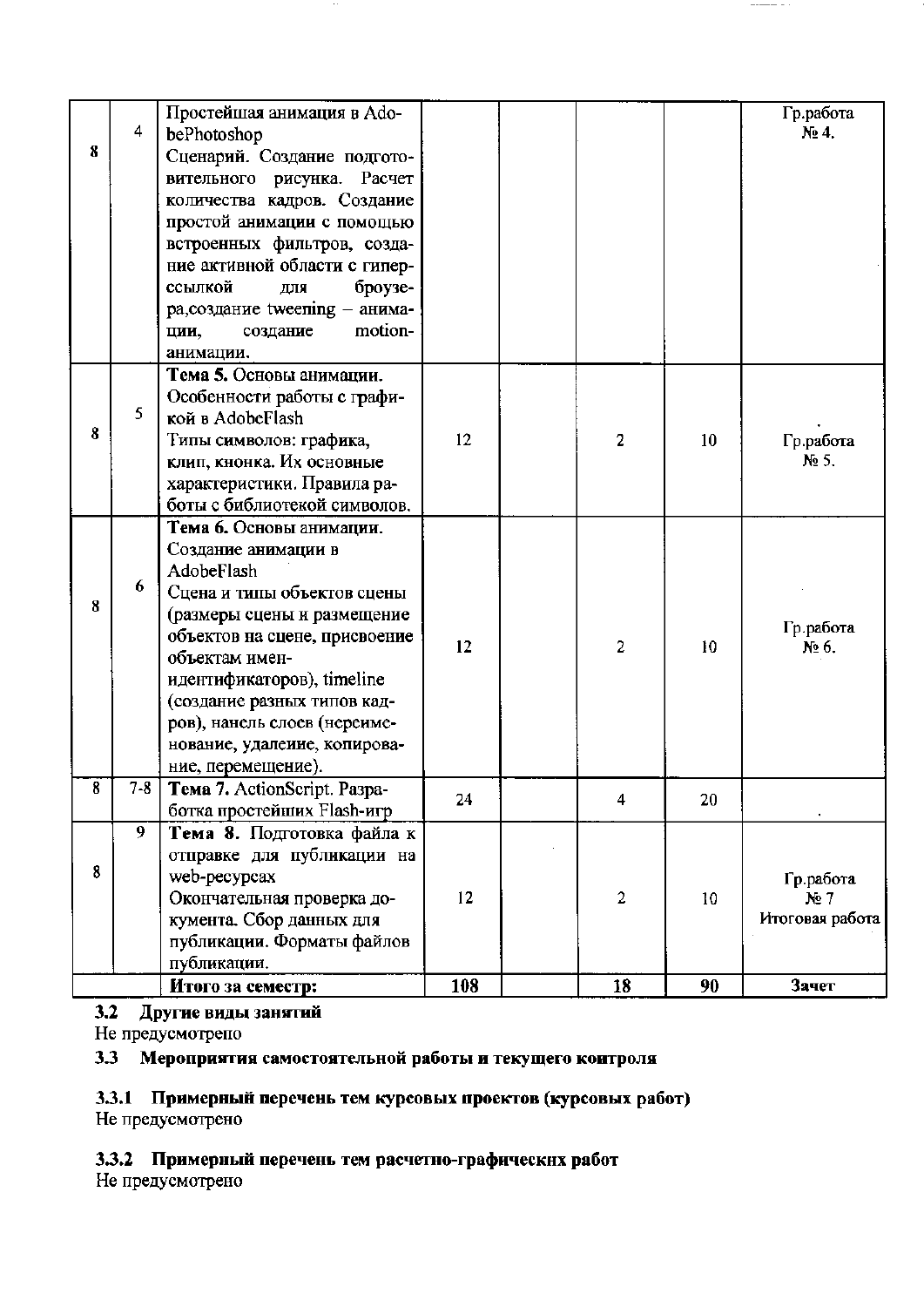## 3.3.3 Примерный перечень тем графических работ

Графическая работа № 1 «Покадровая анимация»

Графическая работа № 2 «Создание анимационного ролика с использованием разных графнческих форматов»

Графическая работа № 3 «Создание анимационного web- баннера

Графическая работа № 4 «Назначение простых сценариев. Создание интерактивной flashоткрытки».

Графическая работа № 5 «Создание интерактивной презентации с меню в одном файле на одной сцене».

Графическая работа № 6 «Перетаскивание клипов. Аннмирование указателя мыши»

Графическая работа № 7 «Столкновение клипов. (Разработка игры-стрелялки)»

Итоговая работа «Создание программного продукта НИТ, поддерживающего выбранную тему **BKP»** 

#### 3.3.4 Примерный перечень тем расчетных работ (программных продуктов) Не предусмотрено

## 3.3.5 Примерный перечень тем рефератов (эссе, творческих работ)

Не предусмотрено

# 3.3.6 Примерный перечень тем практических внеаудиторных (домашних) работ

Не предусмотрено

## 3.3.7 Примерная тематика контрольных работ

Не предусмотрено

#### 3.3.8 Примерная тематика клаузур

Не предусмотрепо

#### ПРИМЕНЯЕМЫЕ ТЕХНОЛОГИИ ОБУЧЕНИЯ  $\boldsymbol{4}$

|                                                   |                              |            |                                   |           | Активные методы обучения |                                    |                                   |                            |                              |                                   | Дистанционные технологии и элек-                 |                                   |                                                     |                                                 |                            |
|---------------------------------------------------|------------------------------|------------|-----------------------------------|-----------|--------------------------|------------------------------------|-----------------------------------|----------------------------|------------------------------|-----------------------------------|--------------------------------------------------|-----------------------------------|-----------------------------------------------------|-------------------------------------------------|----------------------------|
|                                                   |                              |            |                                   |           |                          |                                    |                                   |                            |                              | тронное обучение                  |                                                  |                                   |                                                     |                                                 |                            |
| Код<br>разде-<br>ла, те-<br>мы<br>лисци-<br>плины | тестирование<br>Компьютерное | Кейс-метод | нгра<br>ролевая<br>HШН<br>Деловая | Портфолио | команде<br>Α<br>Работа   | кооперации<br>развивающей<br>Meron | система<br>рейтинговая<br>Балльно | взаимооценки<br>Гехнологии | (какне)<br>методы<br>Другие. | <b>RodA</b><br>учебные<br>Сетевые | тренаже-<br>Z,<br>практикумы<br>Ă<br>Виртуальные | видеоконференции<br>H<br>Вебинары | ė<br>×,<br>web-конференции<br>минары<br>Асинхронные | работа и разработка кон-<br>тента<br>Совместная | какие)<br>Другие (указать, |
| $T.1-8$                                           |                              |            |                                   |           | ۰                        |                                    |                                   | ۰                          |                              |                                   |                                                  |                                   |                                                     |                                                 |                            |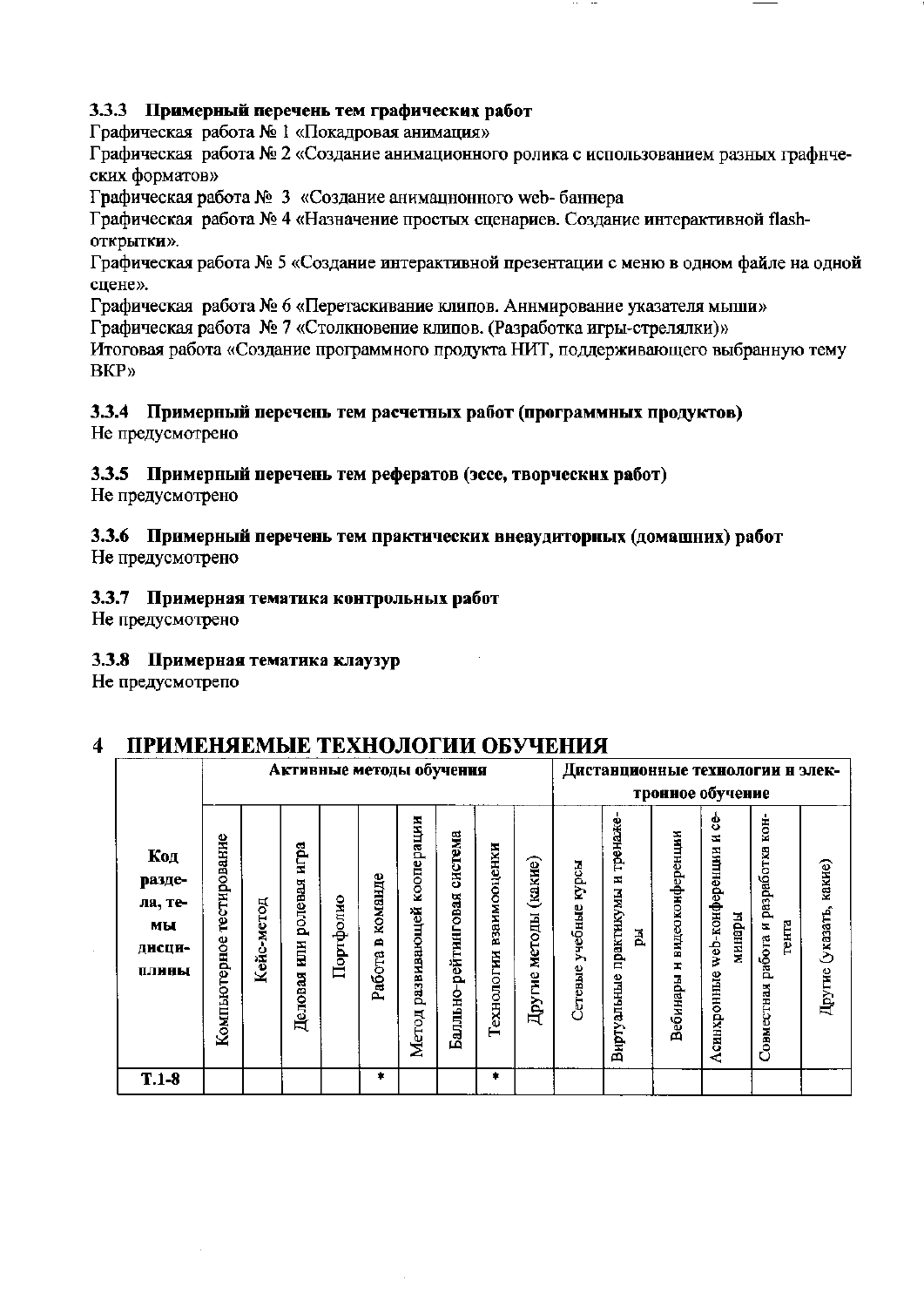#### УЧЕБНО-МЕТОДИЧЕСКОЕ И ИНФОРМАЦИОННОЕ ОБЕСПЕЧЕНИЕ 5. **ДИСЦИПЛИНЫ**

### 5.1 Рекомендуемая литература

#### 5.1.1 Основная литература

- 1. Трошина Г. В. Трехмерное моделирование и анимация [Электронный ресурс]: учеб. пособие -.Новосибирск: НГТУ, 2010. - Режим доступа: http://biblioclub.ru/index.php?page=book&id=229305&sr=1
- 2. Ульрих К. Интерактивная Web-анимация во Flash [Электронный ресурс]. М.: ДМК Пресс, 2010. – Режим доступа: http://biblioclub.ru/index.php?page=book view&book id=130237
- Флеминг Б. Методы анимации лица. Мимика и артикуляция. М.: ДМК Пресс, 2007. Ре- $3<sub>1</sub>$ жим доступа: http://biblioclub.ru/index.php?page=book&id=132134&sr=1

#### 5.1.2 Дополнительная литература

- 1. Adobe Flash CS5 Professional: официальный учебный курс / ред. М. А. Райтман. М.: Эксмо, 2011. - 448 с.
- 2. Мельников В. П. Информационные технологии: учебник для вузов / В. П. Мельников. 2-е изд., стер. - М. : Академия, 2009. - 432 с
- Платоиова, Н.С. Создание компьютериой анимации в Adobe Flash CS3 Professional [Элек-3. тронный ресурс]/ Н.С. Платонова. - М. : Интернет-Университет Информационных Технологий, 2009. - 112 с. – Режим доступа: http://biblioclub.ru/index.php?page=book&id=233204
- $4.$ Лепская Н.А. Художиик и компьютер [Электронный ресурс]. Учебное пособие - М.: Когито-центр, 2013. – Режим доступа: http://biblioclub.ru/index.php?page=book&id=145067&sr=1

#### 5.2 Учебно-методическое обеспечение для самостоятельной работы

Дьячкова Л.В. Электронное учебно-методическое пособие, 2011.

#### 5.3. Перечень информационных технологий, используемых при осуществлении образовательного процесса по днецнплине, включая перечень программного обеспечення и информационно-справочных систем

| Тип ПО                              | Название                                    | Источник               | Доступность<br>для студентов               |
|-------------------------------------|---------------------------------------------|------------------------|--------------------------------------------|
| Прикладное ПО/<br>Офисный пакет     | Microsoft Office                            | Лицензионная программа | альной<br>à<br>ИB                          |
| Прикладное ПО/<br>3D моделирование  | Autodesk 3D Studio<br><b>MAX</b>            | Лицензионная программа | самостоят<br><b>KUISE</b>                  |
| Прикладное ПО/<br>Графический пакет | Corel DRAW Graphics<br>Suite                | Лицензионная программа | Доступно<br>JpL<br>HOM<br>работы<br>룜<br>Ě |
| Прикладное ПО/<br>Графический пакет | Adobe Creative Suite<br>(Master Collection) | Лицензионная программа | дигориях<br><b>KOMILIPI</b><br>œ           |

#### 5.3.1. Перечень программного обеспечения

#### 5.3.2. Базы данных и информационные справочные системы

Самоучитель по AdobeFlashhttp://web-grammar.ru Самоучитель по анимации http://jesi833.narod.ru/Info/Graphics/Book.Flash.MX

5.4 Электрониые образовательные ресурсы biblioclub.ru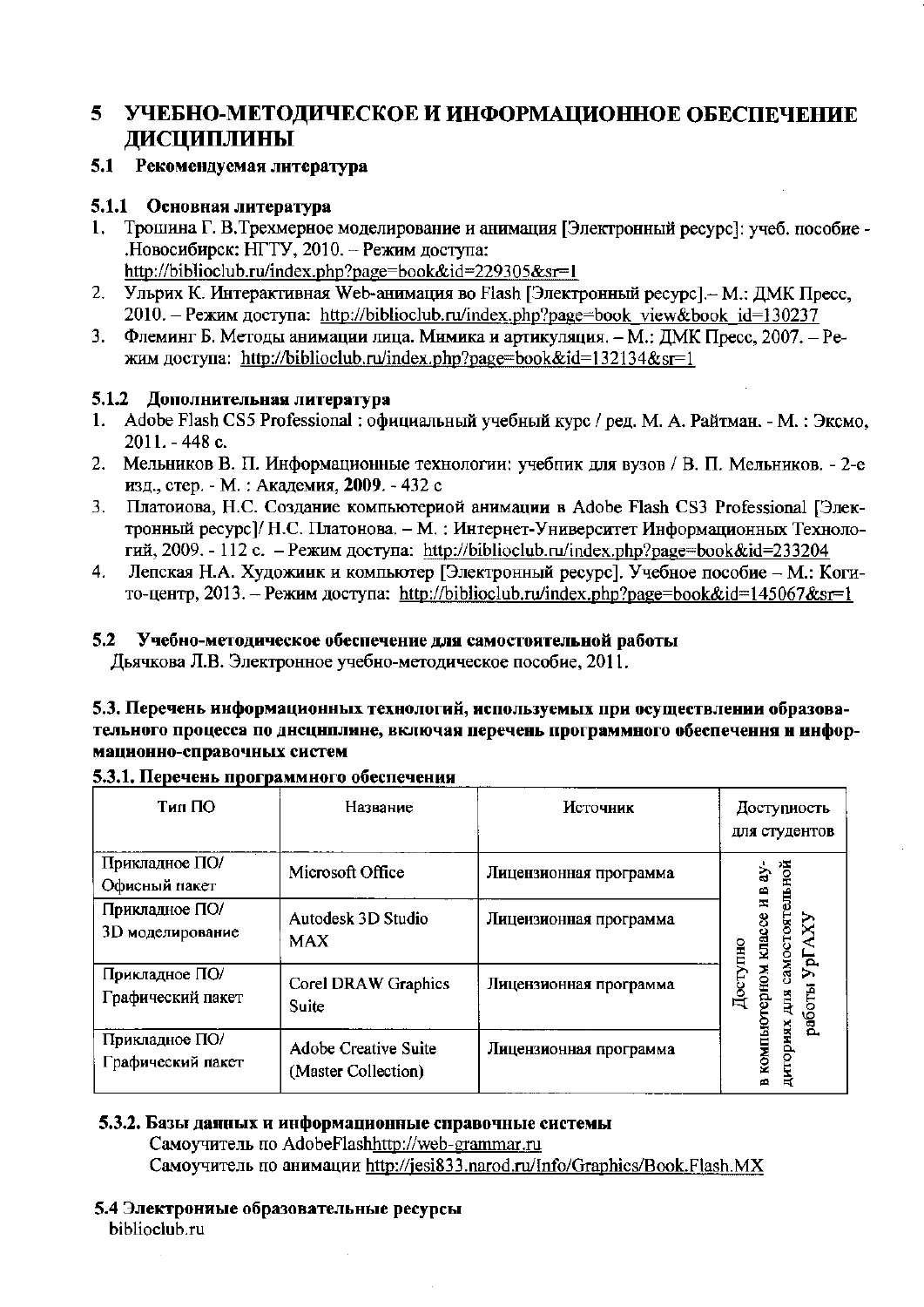#### 6 МЕТОДИЧЕСКИЕ УКАЗАНИЯ ДЛЯ ОБУЧАЮЩИХСЯ ПО ОСВОЕ-НИЮ ДИСЦИПЛИНЫ

#### Студент обязан:

1) знать:

- график учебного процесса но дисциплине (календарный план аудиторных занятий и планграфик самостоятельной работы);
- порядок формирования итоговой оценки по дисциплине; (преподаватель на первом занятии по дисциплине знакомит студеитов с перечисленными организационно-методическими материаламн);
- 2) посещать все виды аудиторных занятий (преподаватель контролирует посещение всех видов занятий), вестн самостоятельную работу по дисциплине, используя литературу, рекомендованную в рабочей нрограмме дисциплины и преподавателем (преподаватель передает список рекомендуемой литературы студентам);
- 3) готовиться и активно участвовать в аудиторных заиятиях, используя рекомепдованную литературу и методические материалы;
- 4) своевременно н качественно выполнять все виды аудиторных и самостоятельных работ, предусмотренных графиком учебного процесса по дисциплине (преподаватель ведет непрерывный мониторинг учебной деятельности студентов);
- 5) в случае возникновения задолженностей по текущим работам своевременно до окончания семестра устранить их, выполняя недостающие или исправляя не зачтенные работы, предусмотренные графиком учебного процесса (преподаватель на основе данных мониторипга учебной деятельности своевременно предупреждает студентов о возникших задолженностях и необходимости их устранепня).

#### МАТЕРИАЛЬНО-ТЕХНИЧЕСКОЕ ОБЕСПЕЧЕНИЕ ДИСЦИПЛИНЫ 7

Для проведення занятий непользуется компьютерный кабнпет, оборудованный учеблой мебелью (столы, стулья) и компьютерпой техникой в соответствни с количеством студентов. В процессе аудиторных занятий используется система Teacher.

#### ФОНД ОЦЕНОЧНЫХ СРЕДСТВ ДЛЯ ПРОВЕДЕНИЯ ПРОМЕЖУТОЧ-8 НОЙ АТТЕСТАЦИИ

Фонд оценочных средств предназначен для оценки:

- 1) соответствия фактически достигнутых каждым студентом результатов изучения дисциплины результатам, заплапированным в формате дескрипторов «знать, уметь, иметь навыки» (п.1.4) и получения ннтегрированной оценки но дисциплине;
- 2) уровня формировання элементов комнетенций, соответствующих этапу изучепия дисциплины.

#### 8.1. КРИТЕРИИ ОЦЕНИВАНИЯ РЕЗУЛЬТАТОВ КОНТРОЛЬНО-ОЦЕНОЧНЫХ МЕРО-ПРИЯТИЙ ТЕКУЩЕЙ И ПРОМЕЖУТОЧНОЙ АТТЕСТАЦИИ ПО ДИСЦИПЛИНЕ

8.1.1 Уровень формирования элементов компетенций, соответствующих этапу изучения дисциплины, оценивается с непользованием следующих критериев и шкалы оценок\*

| Критерии             |         | Шкала оценок                                |  |  |  |  |
|----------------------|---------|---------------------------------------------|--|--|--|--|
| Оценка по дисциплине |         | Уровень освоення элементов компетен-<br>ЦНЙ |  |  |  |  |
| Отлично              | Зачтено | Высокий                                     |  |  |  |  |
| Хорошо               |         | Повышенный                                  |  |  |  |  |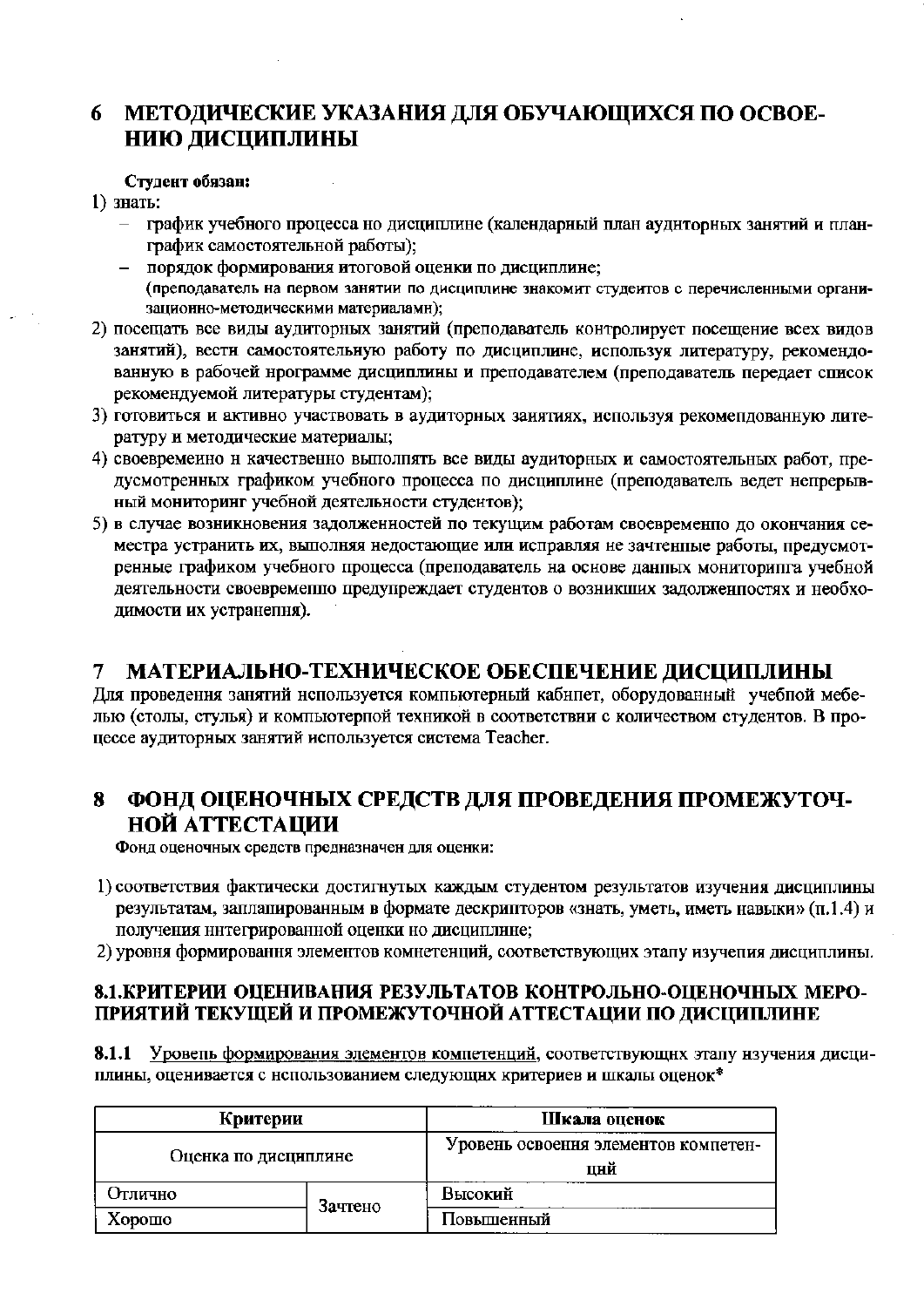| <b>Удовлетворительно</b> |            | Пороговый           |  |
|--------------------------|------------|---------------------|--|
| Неудовлетворительно      | Не зачтено | Элементы не освоены |  |

\*) описание критериев см. Приложение 1.

8.1.2 Промежуточная аттестация но дисцинлине представляет собой комплексную оценку, определяемую уровнем вынолнения всех запланированных контрольно-оценочных мероприятий (КОМ). Используемый набор КОМ имеет следующую характеристику:

| N٥<br>п/п | Форма КОМ                         | Состав КОМ                  |
|-----------|-----------------------------------|-----------------------------|
|           | Посещение занятий                 |                             |
| 2         | Вынолнение всех графических работ | 7 работ (7 заданий)         |
|           | Зачёт                             | Итоговая работа (2 задания) |

Характеристнка состава заданий КОМ приведена в разделе 8.3.

8.1.3 Оценка знаний, умений и навыков, продемонстрированных студеитами при выполиении отдельных контрольно-оцеиочных мероприятий и оценочных заданий, входящих в их состав, осуществляется с применением следующей шкалы оценок и критериев:

| Уровни оценки дос-<br>тижений студента<br>(оценки) | Критерии<br>для определения уровня достижений<br>Выполненное оценочное задание:               | Шкала оценок                |
|----------------------------------------------------|-----------------------------------------------------------------------------------------------|-----------------------------|
| Высокий (В)                                        | соответствует требованиям*, замечаннй нет                                                     | Отлично (5)                 |
| Средний (С)                                        | соответствует требованиям*, имеются замечания,<br>которые не требуют обязательного устранения | Хорошо $(4)$                |
| Пороговый (П)                                      | не в полной мере соответствует требованиям*,<br>есть замечания                                | Удовлетворительно (3)       |
| Недостаточный (Н)                                  | не соответствует требованиям*, нмеет сущест-<br>венные ошибки, требующие исправления          | Неудовлетворительно         |
| Нет результата (О)                                 | не выполнено или отсутствует                                                                  | Оценка не выставляет-<br>CЯ |

\*) Требования и уровень достижений студентов (соответствие требованиям) по каждому контрольнооценочному меропрнятию определяется с учетом критериев, приведенных в Приложении 1.

#### 8.2 КРИТЕРИИ ОЦЕНИВАНИЯ РЕЗУЛЬТАТОВ ПРОМЕЖУТОЧНОЙ АТТЕСТАЦИИ ПРИ ИСПОЛЬЗОВАНИИ НЕЗАВИСИМОГО ТЕСТОВОГО КОНТРОЛЯ

При проведении независимого тестового коитроля как формы промежуточной аттестации применяется методика оценивания результатов, предлагаемая разработчиками тестов.

#### ОЦЕНОЧНЫЕ СРЕДСТВА ДЛЯ ПРОВЕДЕНИЯ ТЕКУЩЕЙ И ПРОМЕЖУТОЧНОЙ 8.3 **АТТЕСТАЦИИ**

#### 8.3.1. Перечень оценочных заданий для графических работ:

В процессе выполнения работ продемонстрировать способность решать стандартные задачн профессиональиой деятельности на оспове информационной и библиографической культуры с применением информационно-коммуникационных технологий и с учетом основных требова-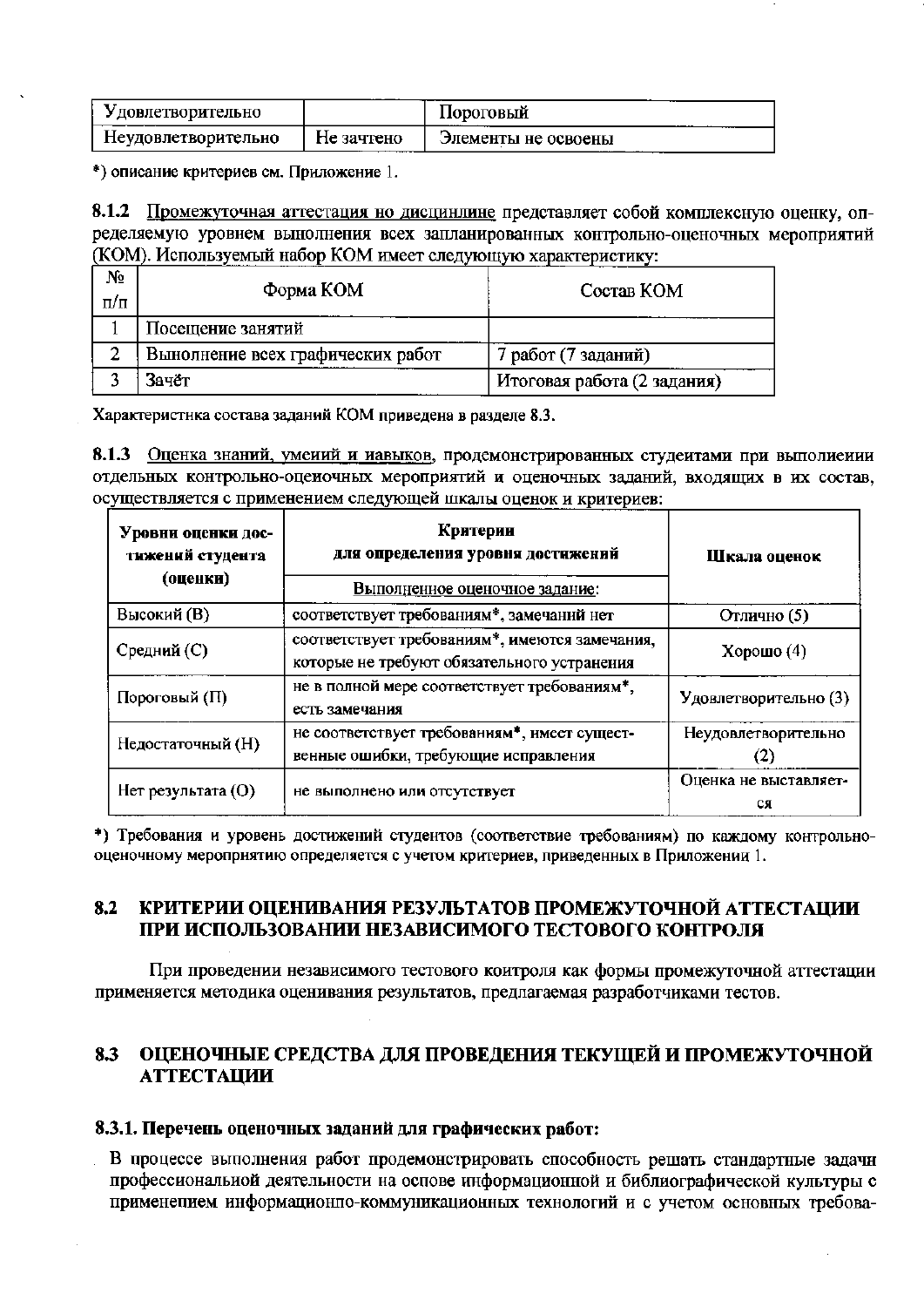ний информационной безопасности, навыки линейно-конструктивного построения н понимание принципов выбора техники нсполнения конкретного рисунка.

- № 1: выполнить покадровую анимацию
- № 2: создать анимационный ролик с использованием разных графических форматов
- № 3: создать анимационный web-баннер.
- № 4: Назначение нростых сценариев. Создать иптерактивную flash-открытку
- № 5: создать интерактивную презентацию с меню в одпом файле на одной сцене.
- № 6: Перетаскивание клипов. Аиимирование указателя мыши.
- № 7: Столкновение клипов. (Разработка игры-стрелялки)

#### 8.3.2. Перечень оценочных заданий для итоговой работы:

- 1. Создать программпый продукт НИТ, поддерживающий выбранную тему диплома.
- 2. Подготовнть презептацию работы (демонстрация и защита).

|                                           | Рабочая программа дисциплины составлена авторами: |                                  |                      |              |         |  |  |  |  |  |
|-------------------------------------------|---------------------------------------------------|----------------------------------|----------------------|--------------|---------|--|--|--|--|--|
| N2<br>п⁄п                                 | Кафедра                                           | Ученая степень,<br>ученое звание | Должность            | ФИО          | Подпись |  |  |  |  |  |
|                                           | Кафедра графиче-<br>ского дизайна                 |                                  | Ст.препод<br>аватель | Л.В.Дьячкова |         |  |  |  |  |  |
| Рабочая программа дисциплины согласована: |                                                   |                                  |                      |              |         |  |  |  |  |  |
|                                           | Заведующий кафедрой графического дизайна          |                                  | Е.Э.Павловская       |              |         |  |  |  |  |  |
|                                           | Директор библиотеки УрГАХУ                        |                                  | Н.В. Нохрипа         |              |         |  |  |  |  |  |
|                                           | Декан факультета дизайна                          |                                  | И.С.Зубова           |              |         |  |  |  |  |  |